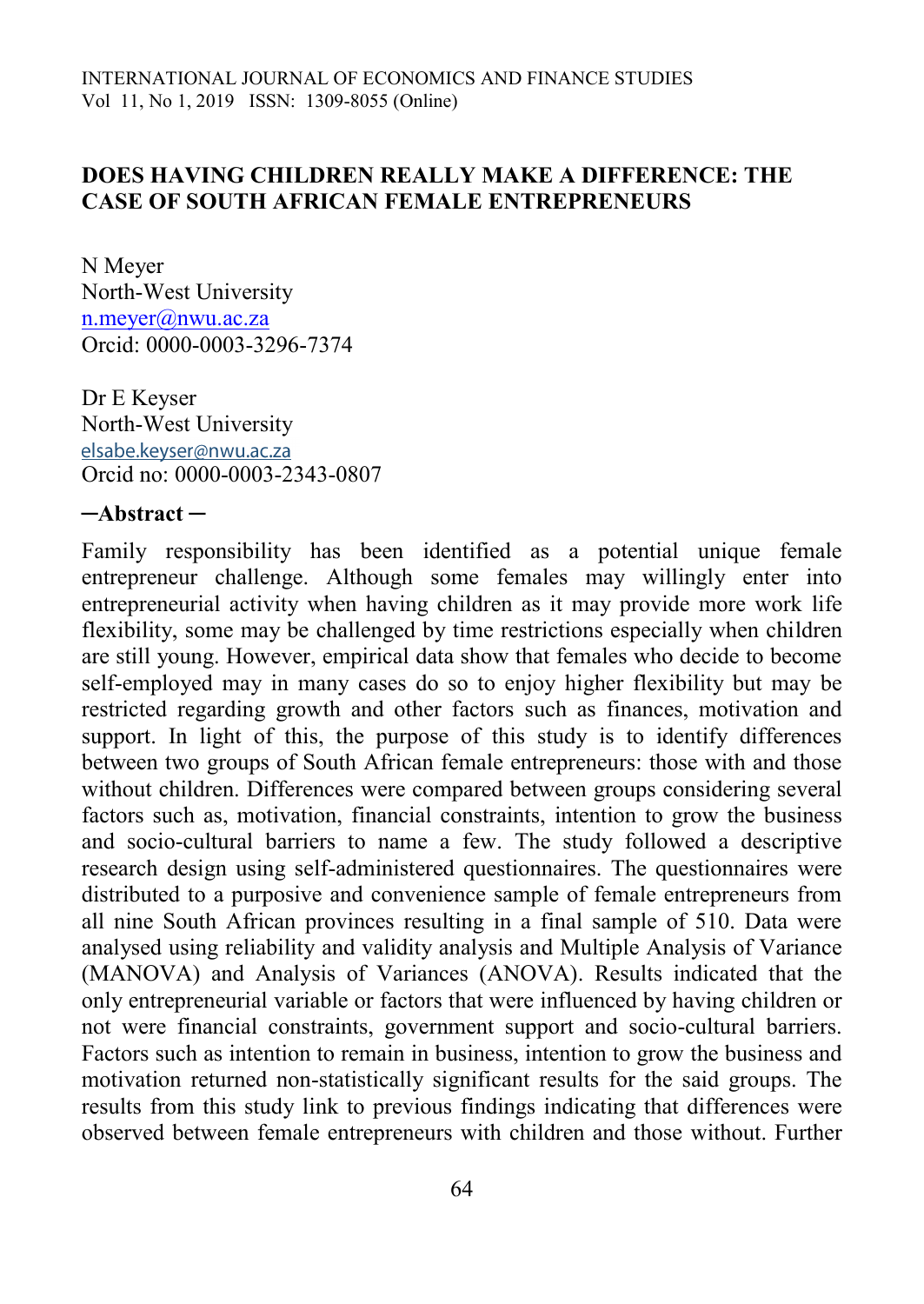studies indicate that fewer differences were observed between male entrepreneurs with children and those without children, therefore implying that the presence of children among female entrepreneurs could be considered a unique challenge.

## **Keywords:** South Africa, female entrepreneurs, challenges, children

## **JEL Classification:** L26

## **1. INTRODUCTION**

During the mid-eighteenth century, the Western industrial era brought about major global changes; however, from the onset females were excluded from mainstream economic contributions and activities. Females and males performed clearly defined and contrasting roles within society. Men were mainly involved in economic activities and public life while women were expected to be mostly homebound, taking care of cleaning, cooking and children. Nonetheless, most developing and developed countries slowly started accepting females as part of the economic sector from the late-nineteenth century onwards (Sailus, 2015:1). Recent research on the roles of females in both developed and developing countries suggest that many of them in developing nations continue to play constrained economic roles in agriculture and are restricted to participate as economic equals in these nations (Jayachandran, 2014:4; United Nations, 2008:2). Several aspects may affect female entrepreneurs in a different way compared to males or may have an impact on their business' management style and performance. Such factors include race, age, marital status and children, education, previous work experience and the presence of an entrepreneurial rolemodel. Some studies have pointed out that having children may contribute to female entrepreneurs' challenges regarding business start-up, continuation and growth (DTI, 2005; Noseleit, 2014). Based on the aforementioned, the research objective of this study is to identify differences in various entrepreneurial variables or factors between two groups of South African female entrepreneurs: those with and those without children. Understanding the magnitude of differences, if any, can contribute to policy development within female entrepreneurship development.

## **2. LITERATURE REVIEW**

Entrepreneurship has been pointed out by many academics and policymakers alike as the cornerstone of economic growth and financial independence (Athayde, 2012:709-710; Sivvam, 2012:13; Ambrish, 2014:225; Kot, Meyer & Broniszewska, 2016:207). Despite this, the potential of entrepreneurship has not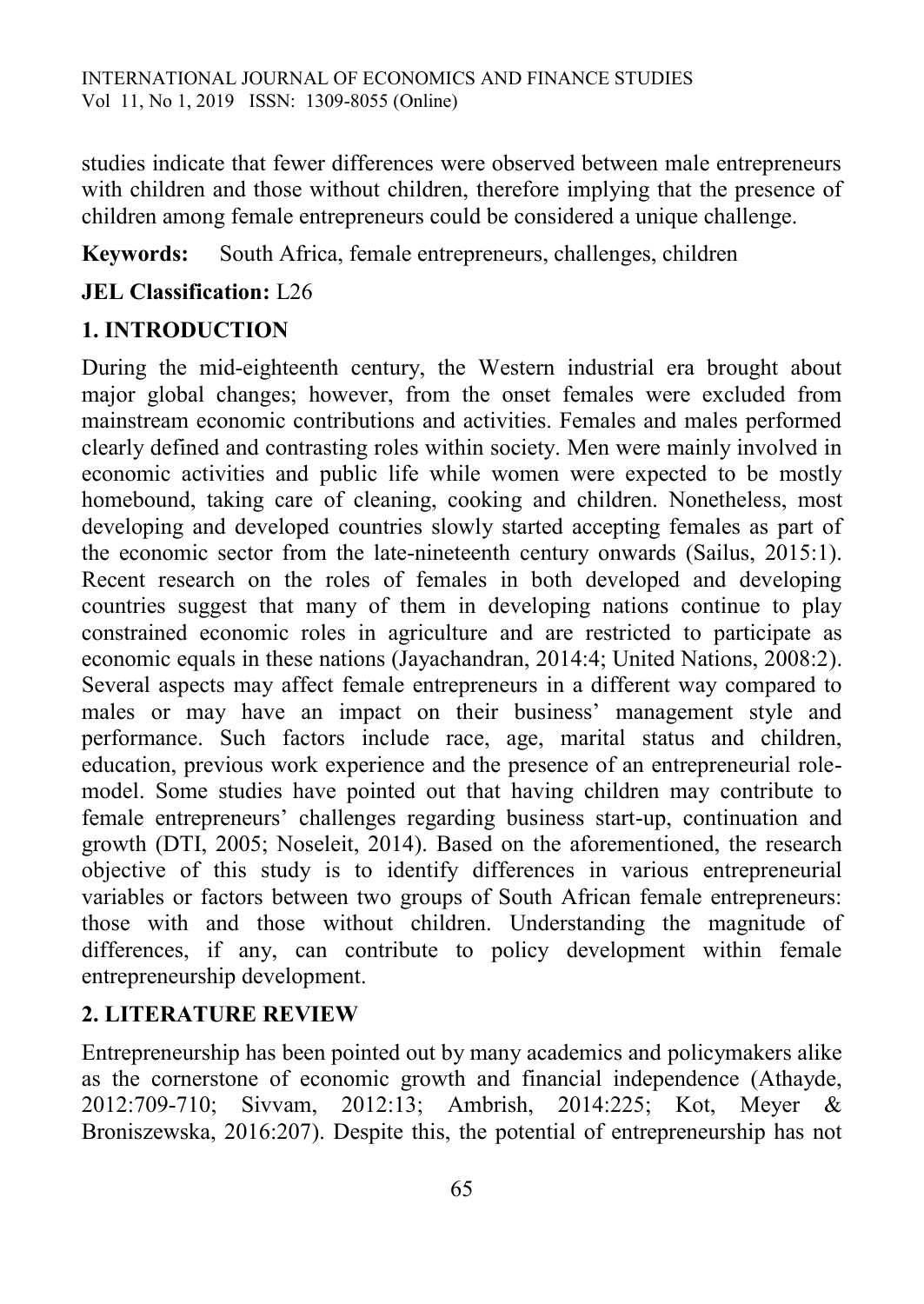been fully realised in many developing countries. South Africa is falling behind in terms of entrepreneurship intention and action when compared to sub-Saharan African averages and also other efficiency-driven economies; consequently, advances in this regard are necessary (Herrington, Kew & Kew, 2015:5). Female entrepreneurs are, in particular, fewer in number than their male counterparts (Asian Development Bank, 2007; ILO, 2014:1; GEM Consortium, 2017), and reasons for this need to be identified. As mentioned, the aim of this study is to identify differences in various entrepreneurial factors between South African female entrepreneurs with and without children. The entrepreneurial factors referred to include internal and external motivation, intention to remain in and grow the business, financial constraints, government support, socio-cultural barriers and attitude towards the business. These factors are subsequently discussed in the following section.

### **2.1. Entrepreneurial factors**

Motivation is the first entrepreneurial factor or variable that may potentially be influenced as a result of a female entrepreneur having children or not. Motivation, for the purpose of this study, is divided into internal and external motivation. Internal motivation includes aspects such as increased freedom, work-life balance and making a difference in society, compared to external motivations such as wealth creation and autonomy. Differences between male and female motivation for starting or remaining in business may be present. However, some studies identified similarities as well. Veena and Nagaraja (2013:140), for example, found that one of the primary reasons for self-employment for both genders is to gain more control over their working conditions. In addition, personal autonomy and self-determination were high motivational factors for both genders. However, females reported much higher motivation in an attempt to escape a confined labour market with low paying wages, strong supervisory and hierarchical structures and to discard social stereotypes (Veena & Nagaraja, 2013:140). Along with other studies, Veena and Nagaraja (2013:140) also found that financial independence was a high motivational factor for both males and females. Nevertheless, females also listed having independence and being able to control their labour inputs as strong motivation. Similar to other findings, Veena and Nagaraja (2013:140) found that flexibility is a major motivational factor for many females deciding to start entrepreneurial ventures. This is not the case for male entrepreneurs. According to Veena and Nagaraja (2013:141) many female entrepreneurs may be more driven by internal motivations, such as increased freedom, work-life balance and making a difference in society, compared to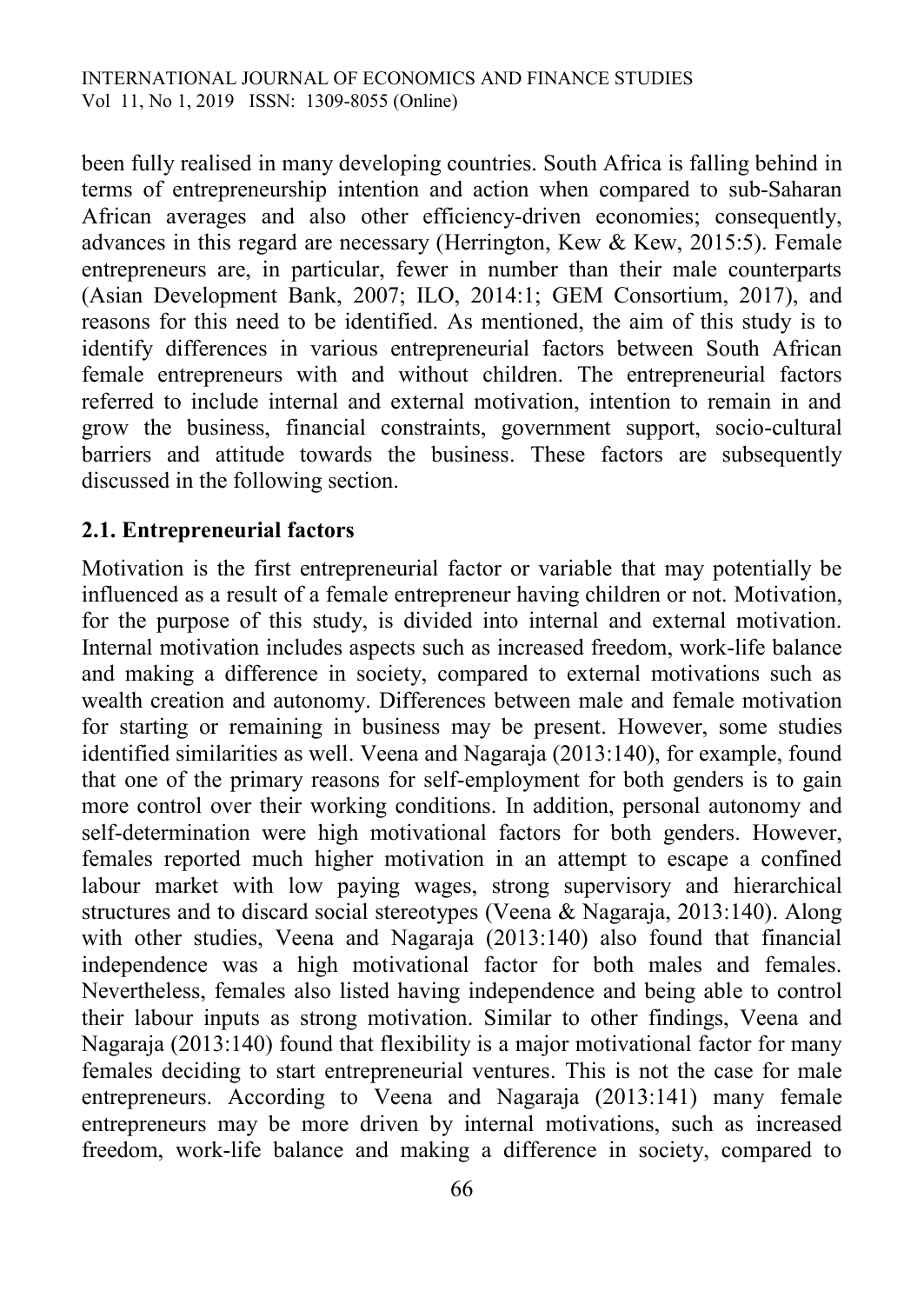external motivations such as wealth creation and autonomy (Veena & Nagaraja, 2013:141; Kim & Sherraden, 2014:50).

Further entrepreneurial factors that may be influenced by the presence of children among female entrepreneurs include their intention to remain in business, grow the business and their attitude towards the business. These three factors are very much linked to one another. Knight and Leimer (2010:111) mention that several factors may directly or indirectly contribute to an individual's intention to remain or leave employment. These include, but are not limited to gender, education, personal traits and interests, motivation, support, promotional opportunity and so forth. Likewise, many of these factors may also have an impact on the entrepreneur's intention to remain in business. Morrison (1997:45), in a study conducted on franchise owners, found that job satisfaction positively influences the decision to remain in business. Considering the factors mentioned by Knight and Leimer (2010:111), factors linking to support, such as government support, access to finance and socio-cultural support may have a direct or indirect impact on a female entrepreneur's intention to remain in business. When some of these factors negatively affect the entrepreneur, such as lack of finance, stereotyping, lack of government support and even lack of motivation, the appetite of the entrepreneur (job satisfaction) towards the business may be reduced, which could decrease the intention to remain in business. In addition, Knight and Leimer (2010:111) state that in cases where negative factors influence the employee (entrepreneur), females are more inclined to quit or exit the specific job situation or decide to close the business.

Additionally, Kim and Hunter (1993) found that attitude is a strong predictor of behaviour, especially goal-orientated behaviour ( $r = 0.79$ ). However, attitude may also change quite suddenly due to interactions with the direct environment and could be less stable over time (Wiklund, Davidsson & Delmar, 2003:149). Delmar and Wiklund (2008:437) further opine that business growth is strongly linked to motivation, especially external motivational aspects; as a result, a further link could be made between motivation, attitude and growth. Motivation affects the choice of behaviour so that when a positive attitude towards the business and business growth are experienced by the entrepreneur, they may be more inclined to external motivational factors for the choice of remaining in business. This assumption is based on Ajzen's (1991) Theory of Planned Behaviour. When considering attitude as a factor of firm growth, it should be noted that growth aspirations may not be instantaneous and may only develop over time. Walker and Brown (2004:579) mention that as businesses mature, the owners may alter their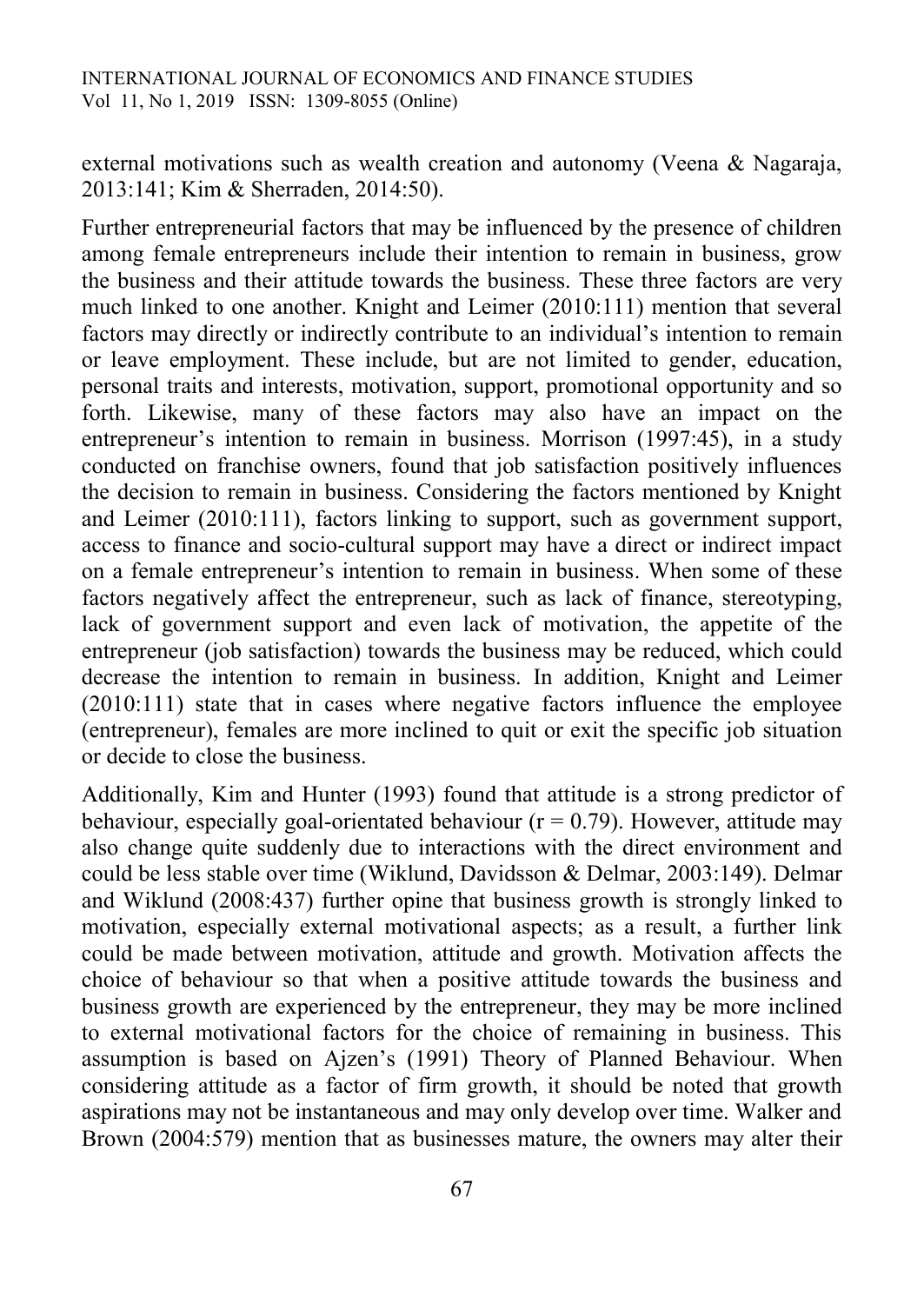attitudes towards business growth in a positive manner. In addition, Delmar and Wiklund (2008:438) state that this process of motivation towards achieving business growth may take up to 5 years for a small business entrepreneur to actively seek and for a positive attitude towards growth to be developed. Although the aforementioned referred to attitude towards growth, this is closely linked to the entrepreneur's attitude towards the business in general. If the entrepreneur has a strong feeling of commitment, satisfaction, passion and attachment to the business, they may even develop a more positive attitude towards growth, or it may even evolve over time.

The aforementioned factors were more positive-oriented in nature, likewise, several negative factors may also be influenced in a certain manner considering the presence of children among female entrepreneurs. These include financial constraints, lack of government support and socio-cultural barriers. Access to finance and credit for small, medium entrepresis (SMEs) is in many cases a challenge, and for female entrepreneurs, this issue is sometimes even greater (Buttner & Rosen, 1988:250; Gicheva & Link, 2015:729). Verheul and Thurik (2001:330) state that female entrepreneurs encounter several challenges concerning the financial aspects of their businesses. These include aspects pertaining to start-up capital and operational capital. These difficulties comprise having smaller equity capital at their disposal, sector related capital restrictions due to many female entrepreneurs operating service industry-related businesses and lending institutions being more reluctant to lend money to entrepreneurs in these sectors. Furthermore, females are, in many instances, likely to be more riskaverse than males, which may lead to their declining higher risk opportunities and lessening subsequent access to finance. In addition, female-owned businesses tend to be smaller in size and less efficient, which may result in more failed loan applications (Makina, Fanta, Mutsonziwa, Khumalo, & Maposa, 2015:3). When considering government support, South Africa has a lengthy history regarding gender policy restrictions. Black and coloured females were deprived of taking part in any business activity pre-1994 (SAHO, 2011:1; Bobby-Evans, 2015). These political policies and lack of government support prevented many females from starting businesses and thinking entrepreneurially. However, initiatives were implemented post-1994 to redress the gender discrimination caused during the Apartheid era (SAHO, 1994:1). Despite these initiatives, there is still much necessary work to be done to level the playing field when it comes to gender representation in the economic business world and entrepreneurship development, and policy formation could assist in this (Herrington, Kew & Kew, 2010:41).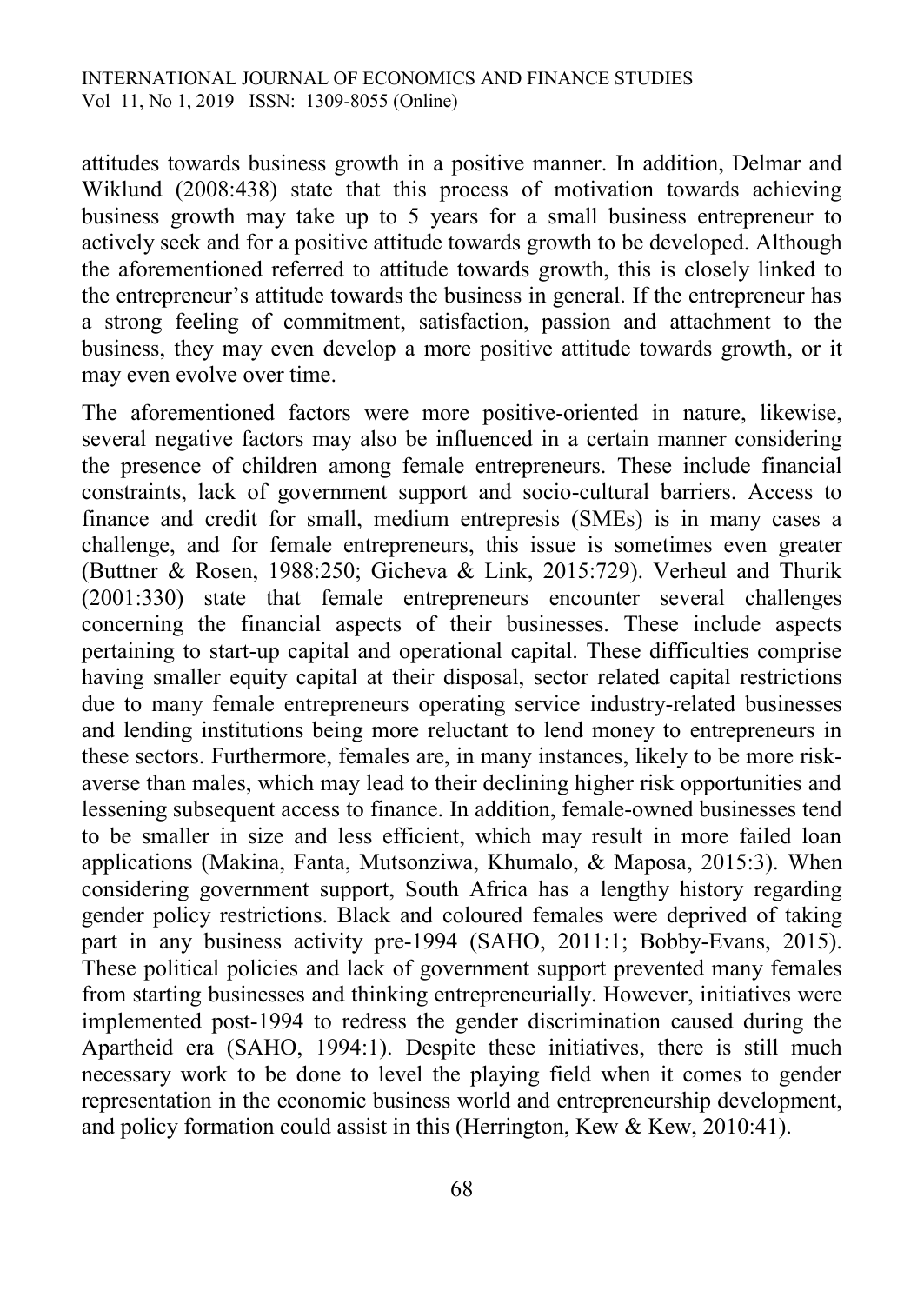Finally, many socio-cultural aspects also affect female entrepreneurs more than their male counterparts: some of these include, lack of respect from the community, stereotypical treatment, doubt about their ability to conduct business, discrimination in the labour market and other workplaces, and balancing work and home duties especially when raising children. As entrepreneurship has in the past, and even to a certain extent today, been defined as a masculine and male dominated career option and females have been classified as homemakers and being responsible for raising children, a clearly stereotypical situation has emerged (Onyishi & Agbo, 2010:3049). Maziku, Majenga and Mashenene (2014:51) mention that many females, especially in developing rural areas, are negatively affected by these socio-cultural and stereotypical aspects and that this may have an effect on the business size, growth potential and eventually, the business success rate.

### **2.2. Female entrepreneurs and children**

The Department of Trade and Industry (DTI) (2005:8) identified family responsibility as a potential unique female entrepreneurial challenge. Although some females may willingly enter into entrepreneurial activity when having children as this may provide more work-life flexibility, some may be challenged by time restrictions, especially when children are still young (Noseleit, 2014:550). However, empirical data show that females who decide to become self-employed may in many cases do so to enjoy higher work-life flexibility or to reduce potential work-family conflict (Wilde, Batchelder & Ellwood, 2010).

DeMartino and Barbato (2003:816) found that fewer differences were observed between males with children and males without children, compared to females with and without children, therefore implying that the responsibility of children among men does not have a large effect on their business motivation and activities. Noseleit (2014:550) opines that clear differences in entrepreneurial motivation among gender, married and unmarried gender groups and groups with and without children exist. A study conducted in the USA that included 2840 MBA alumni returned the following results (Table 1) pertaining to marital status, having children or not and the reason for self-employment. Six motivations were listed that included having career flexibility, being able to create family-friendly policies to assist employees with children, being able to tend to family obligations, forming a co-career with one's spouse, advancing one's career and creating wealth.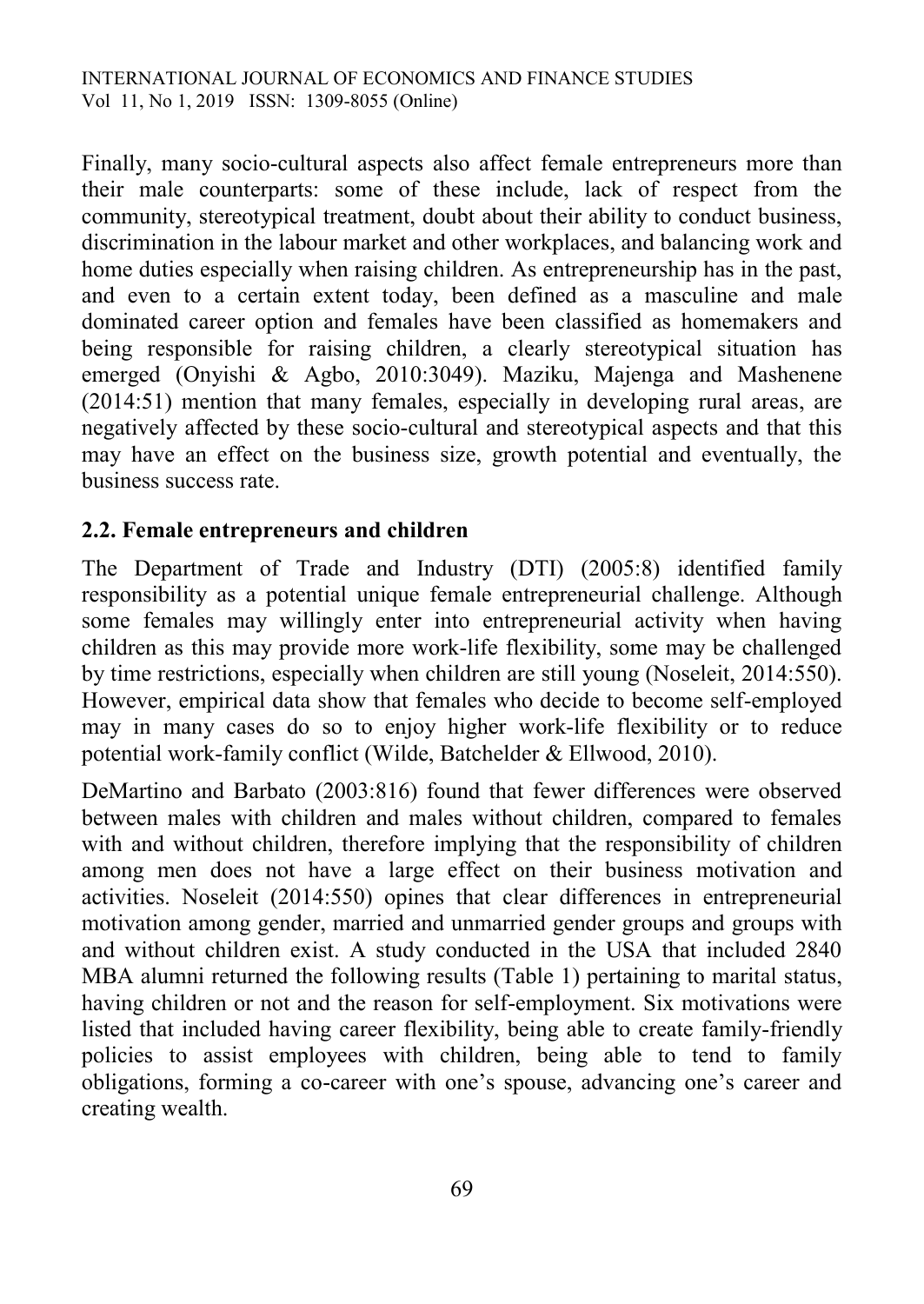| <b>Motivation</b>        | Female | Male | <b>Married with children</b> |      | <b>Married without children</b> |      |
|--------------------------|--------|------|------------------------------|------|---------------------------------|------|
|                          |        |      | Female                       | Male | Female                          | Male |
| Career flexibility       | 85.4   | 50.8 | 96.4                         | 55.3 | 68.4                            | 48.1 |
| Family-friendly policies | 64.6   | 28.7 | 92.9                         | 35.0 | 21.1                            | 15.4 |
| Family obligations       | 54.1   | 22.8 | 78.6                         | 29.3 | 15.8                            | 11.8 |
| Co-career with spouse    | 58.3   | 21.8 | 71.4                         | 22.8 | 36.8                            | 21.2 |
| Advancement              | 23.4   | 42.7 | 17.9                         | 43.6 | 27.8                            | 47.1 |
| Wealth creation          | 29.1   | 75.9 | 214                          | 76.5 | 36.8                            | 76.9 |

| Table 1: Reason for self-employment by gender |
|-----------------------------------------------|
|-----------------------------------------------|

\*This sample included only those who were married and self-employed

*Source:* DeMartino and Barbato (2003:824)

Although respondents from the sample had similar backgrounds (Alumni from MBA programmes), demographics, as well as timing and age of business, clear differences in motivation between gender and number of dependents, were noted. From Table 1 it is evident that among married females in total, those with and without children choose to be self-employed to ensure a flexible career in order to achieve a work-life balance. Males in all three comparisons indicated that wealth creation was their main motivation for self-employment. These findings correspond to previous findings by Goffee and Scase (1983), Kaplin (1988) and Buttner (1993), however, they contradict findings by Fischer, Reuben and Dyke (1993). Again, these findings may differ in developing countries where some females may be restricted from starting businesses due to other socio-cultural barriers. In light of the aforementioned discussion, the following hypothesis was developed:

*H1:* There is no significant difference in internal and external motivation, intention to remain in business, intention to grow the business, government support, financial restraints, socio-cultural barriers and attitude towards the business between South African female entrepreneurs who have children and those who do not have children.

## **3. METHODOLOGY**

### **3.1. Research purpose and design**

Following the main purpose of this study, the underlying philosophical underpinning forms part of the positivist paradigm as it predominantly made use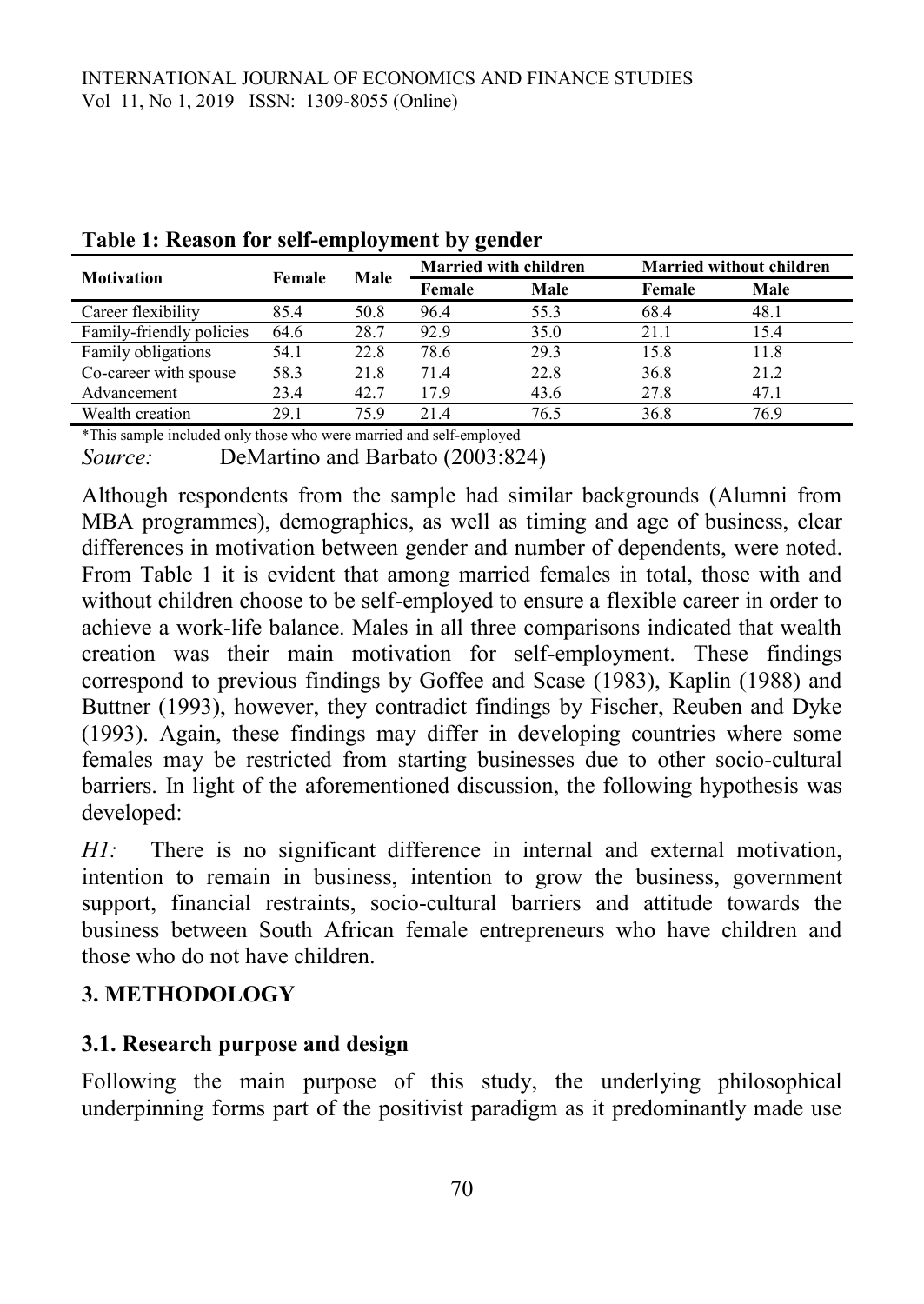of empirical data obtained objectively and interpreted in a statistical manner. This study made use of a descriptive single-sample cross-sectional design approach.

## **3.2. Study area and sample**

The target population for this sample included South African female business owners from all nine provinces. Additional criteria included that they owned a majority share in the business and were actively involved in the management aspects of the business. A combination of two non-probability sampling techniques were used in the selection of the sample elements as identified from the target population. First, a purposive sampling technique was utilised as it focuses on characteristics of a population based on the objective of the study, in this case female entrepreneurs owning a business for longer than a year (Crossman, 2017). Second, a convenience sampling technique was employed based on specific participant selection criteria. The decision to utilise this technique was made on the basis that no, or limited, prior knowledge of the precise locations and the names of the individuals from which the sample could be drawn, was available. As the exact population size of female business owners in South Africa is unknown, it was difficult to statistically determine the sample size to present a reflective proportion of the whole population. Avikaran (1994:29) advises that a sample size of between 200 and 500 should be used when undertaking multivariate statistical analysis. A final sample size of 510 female entrepreneurs was obtained and was deemed adequate.

# **3.3. Research instrument and procedure**

Data were collected through the use of a self-administered questionnaire. The questionnaire followed a rigorous process of pre-testing and a pilot study before the final study was conducted. The pilot study consisted of a total of 34 female entrepreneurs. As the main study was to be conducted in all nine provinces of South Africa, the pilot study was conducted in one of South Africa's neighbouring countries, Namibia. This was done in an attempt to avoid the possibility that the pilot study respondents may accidentally be included in the main study. The results from the pilot study indicated that the calculated measures of internalconsistency reliability, together with those of convergent and discriminant validity, were deemed acceptable and no changes were made to the questionnaire based on the pilot study results. The final questionnaire was administered through electronic correspondence and trained fieldworkers. Statements and questions included in the measuring instrument pertained general demographic information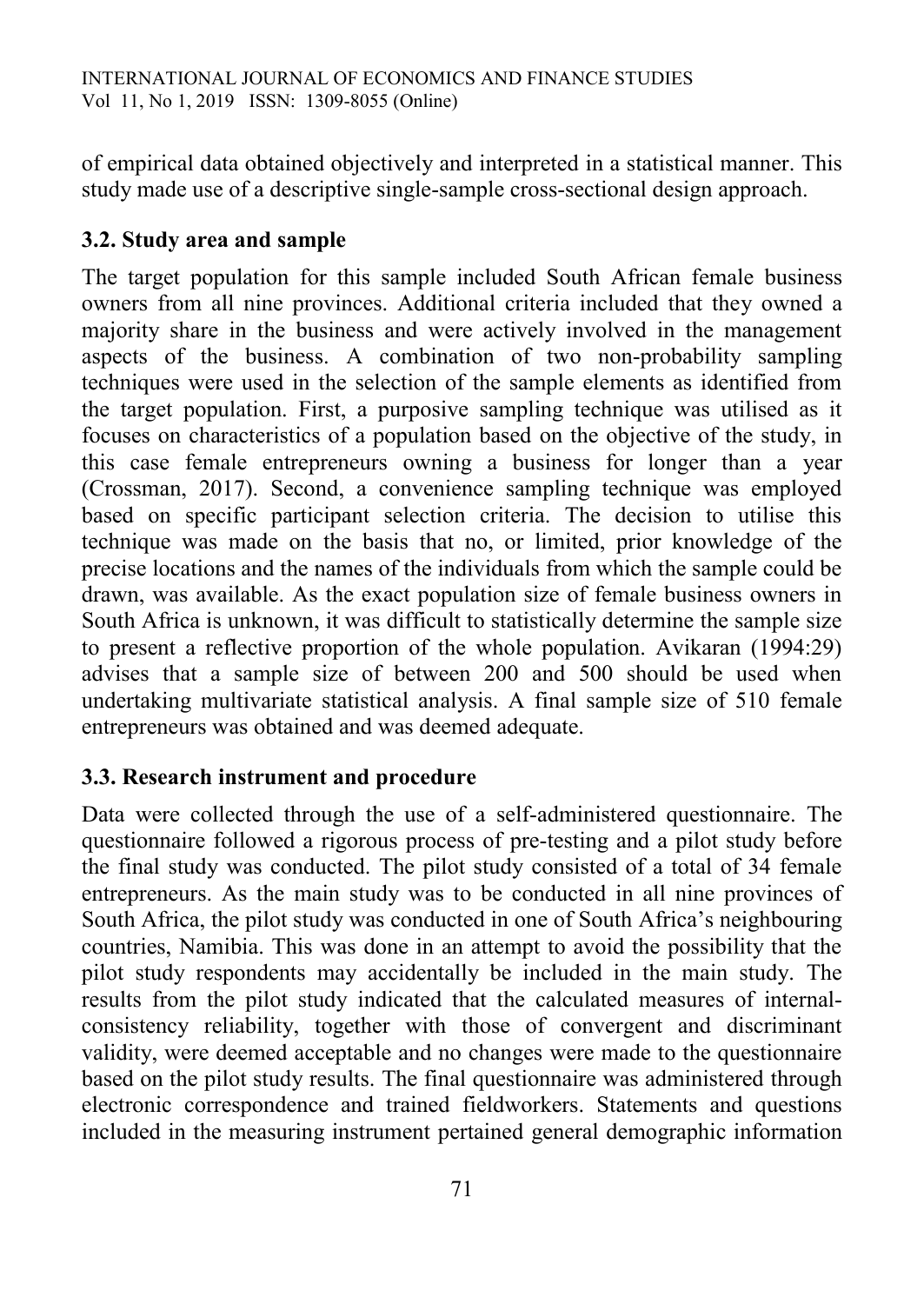and several constructs directed at obtaining information regarding various entrepreneurial factors. The scaled responses allowed for a selection of between 1 (strongly disagree) to 6 (strongly agree) on a Likert scale and therefore higher means represented a more positive attitude from the respondents based on the specific construct topic.

## **3.4. Data analysis**

This analysis employed both descriptive and inferential statistics. In order to address the research hypothesis, statistical analyses were employed and reported on using SPSS 24 for Windows program (SPSS, 2018). Descriptive statistics (means, standard deviations, skewness and kurtosis) of the identified factors (government support, financial constraints, socio-cultural barriers, internal and external motivation, intention to grow, intention to stay in business, attitude towards business) were also computed to describe the data (Table 2). Cronbach alpha coefficients were used to determine the internal consistency of the research instruments. Furthermore, MANOVA and ANOVA analyses were done to determine the significant relationship between dependent variables (the government support, financial constraints, socio-cultural barriers, internal and external motivation, intention to grow, intention to stay in business, attitude towards business) and individual characteristic (fixed factors – female entrepreneurs with and without children) that included women with children and those without children. Firstly, demographic characteristics were analysed for statistical significance using Wilk's Lambda statistics and values on the dependent variables.

## **4. RESULTS AND DISCUSSION**

In Table 2 the results of the descriptive statistics and alpha coefficient of the total sample are reported on.

| Factor/variable           | Mean  | <b>SD</b> | <b>Skewness</b> | <b>Kurtosis</b> | $\alpha$ | Inter-item<br>correlation |
|---------------------------|-------|-----------|-----------------|-----------------|----------|---------------------------|
| Government support        | 4.452 | 0.984     | $-1.080$        | 0.908           | 0.79     | 0.391                     |
| Financial constraints     | 4.567 | 0.813     | $-1.589$        | 2.933           | 0.86     | 0.339                     |
| Socio-cultural barriers   | 4.148 | 1.053     | $-0.603$        | $-0.448$        | 0.83     | 0.416                     |
| Internal motivation       | 5.067 | 0.509     | $-0.660$        | 2.422           | 0.75     | 0.179                     |
| External motivation       | 4.867 | 0.724     | $-1.054$        | 1.865           | 0.73     | 0.260                     |
| Intention to grow         | 5.170 | 0.815     | $-1.764$        | 3.772           | 0.77     | 0.524                     |
| Intention to stay         | 5.071 | 0.757     | $-1.809$        | 5.189           | 0.73     | 0.372                     |
| Attitude towards business | 4.959 | 0.603     | $-0.970$        | 2.635           | 0.82     | 0.248                     |

#### **Table 2: Descriptive statistics**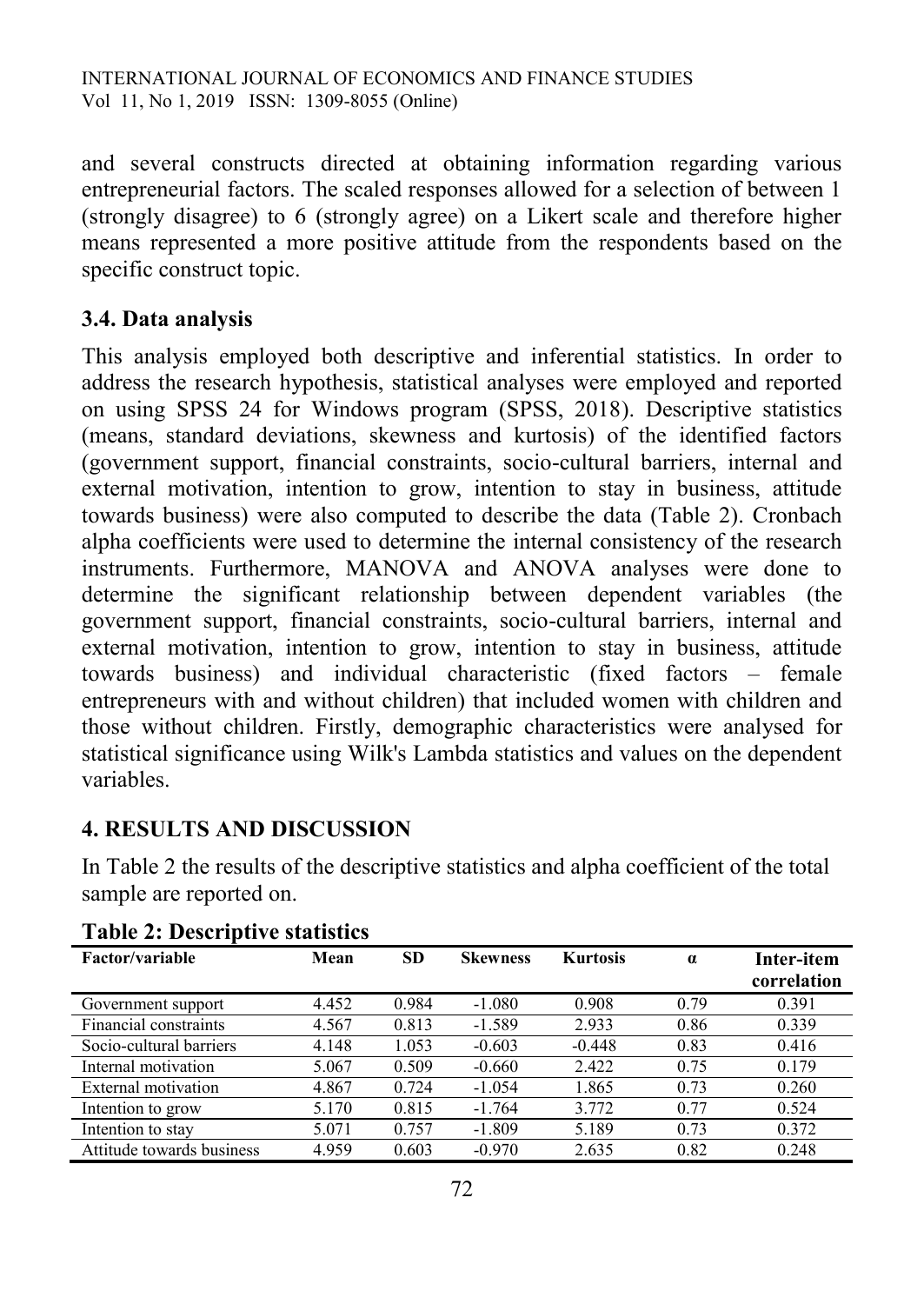Table 2 shows acceptable Cronbach alpha coefficients varying from 0.73 to 0.86 (Nunnally & Bernstein, 1994). Concerning construct validity, the average interitem correlation values fall within Clark and Watson's (1995:316) recommended levels of 0.15 to 0.50, with the intention to growing a business being marginally higher. As such, it was reasonable to assume convergent and discriminant validity.

Multiple Analysis of Variance (MANOVA) and Analysis of Variances (ANOVA) were used to test Hypothesis (*H1)*: there is no significant difference in internal and external motivation, intention to remain in business, intention to grow the business, government support, financial constraints, socio-cultural barriers and attitude towards the business between South African female entrepreneurs who have children and those who do not have children.

**Table 3: MANOVA results for differences between variables and females' children status**

| <b>Item</b>                                           | Value |      | Df   |         | Partial<br>Eta<br>Squared $(\eta^2)$ |
|-------------------------------------------------------|-------|------|------|---------|--------------------------------------|
| Female entrepreneurs with or 0.93<br>without children |       | 3.19 | 1.00 | $0.00*$ | 0.07                                 |
| $\sim$                                                |       |      |      |         |                                      |

 $*$  p<0.05 = significant

Table 3 clearly indicates that from a South African perspective a significant difference in internal and external motivation, intention to remain in business, intention to grow the business, government support, financial restraints, sociocultural barriers and attitude towards the business between South African female entrepreneurs who have children and those who do not have children was experienced. Veena and Nagaraja (2013:139) opine that male and female entrepreneur's impact of marital status and having children differs significantly. Males tend to have less conflicting demands when it comes to family responsibility. In addition, the DTI (2005:8) also identified family responsibility as a potential unique female entrepreneur challenge.

The next phase involved identifying where the differences between groups existed because significant effects were identified in the MANOVA analysis (Table 3). ANOVA was used to determine this (George & Mallery, 2003). Table 4 presents the results from the ANOVA test.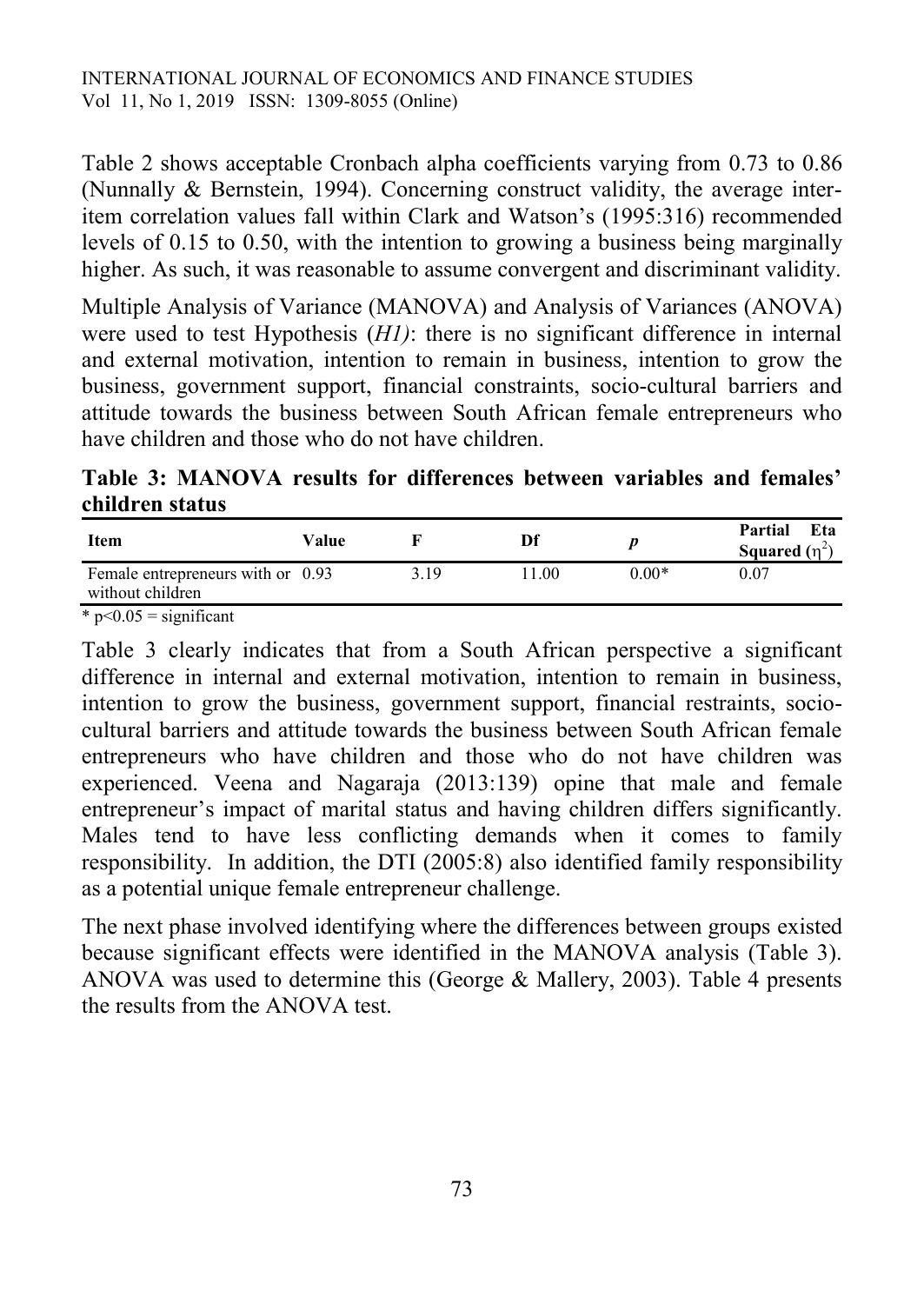|               |  |  | Table 4: ANOVA results for differences between variables and children |  |  |
|---------------|--|--|-----------------------------------------------------------------------|--|--|
| status groups |  |  |                                                                       |  |  |

| <b>Factor/variable</b>    | <b>Children</b> | No children |         |      |
|---------------------------|-----------------|-------------|---------|------|
| Government support        | 4.62            | 4.32        | $0.00*$ | 0.02 |
| Financial constraints     | 4.68            | 4.47        | $0.00*$ | 0.02 |
| Socio-cultural barriers   | 4.33            | 3.99        | $0.00*$ | 0.03 |
| Internal motivation       | 5.05            | 5.08        | 0.58    | 0.00 |
| External motivation       | 4.89            | 4.85        | 0.52    | 0.00 |
| Intention to grow         | 5.17            | 5.17        | 0.97    | 0.00 |
| Intention to stay         | 5.07            | 5.07        | 0.95    | 0.00 |
| Attitude towards business | 4.92            | 4.99        | 0.15    | 0.00 |

 $*$  p<0.05 = significant

 $\eta$ 2 > 0.25 = large effect

From a South African perspective, the set hypothesis (*H1)* is rejected as significant differences were found between entrepreneurial females with and without children and government support, financial constraints and socio-cultural barriers. Female entrepreneurs with children experience more financial constraints and social barriers than female entrepreneurs without children and also experience the level of government support provided to them differently. Shelton (2006:289) reasons that work-family conflict, such as raising children, is correlated positively to business demands and family role demands. Business demands involve for example hours worked and entrepreneurial aspirations. Family role demands depend on, for example, the ages and number of children and the magnitude of family support. Female entrepreneurs may choose to limit the scope of their businesses in order to reduce potential work-family conflict. The findings also suggest that female entrepreneurs, regardless of their child status are motivated to stay in and grow the business. Their attitude towards the business also remains positive in both situations.

### **5. CONCLUSION AND RECOMMENDATIONS**

The significance of this study can be divided into two parts, first, a theoretical and practical influence for female entrepreneurs with or without children. Theoretically, the background of female entrepreneurs' theory and content from an international and South African perspective were discussed. The second part of the study, empirically indicated that the influence of government support, financial constraints and social-cultural barriers play a role for female entrepreneurs with children. In addition, findings indicate that female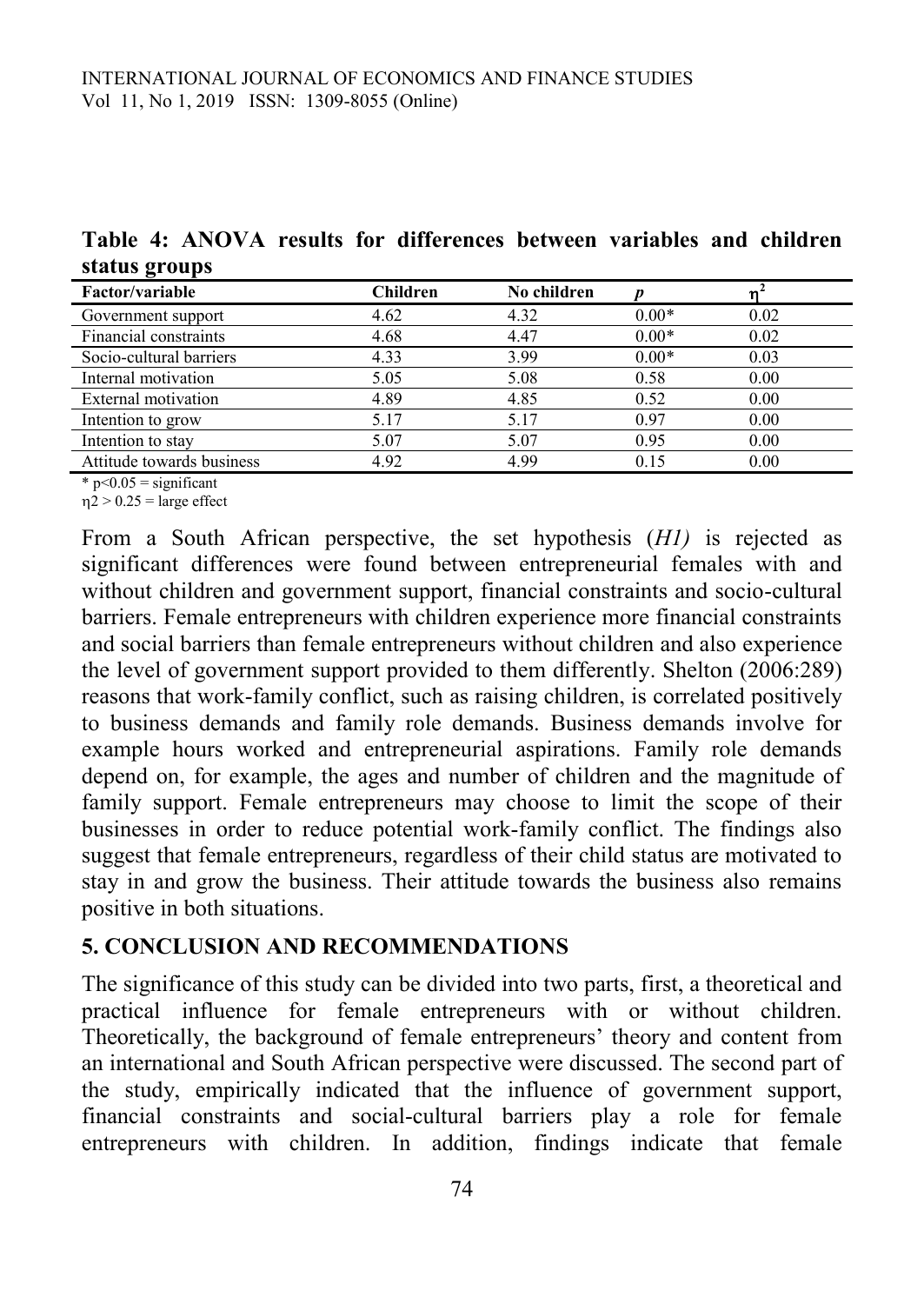entrepreneurs are resilient and that even with the added challenge of child-caring responsibilities, they still intend to stay in and grow their businesses and that they have a positive attitude towards their businesses. The presence of children also does not have a significant statistical effect in their overall business motivation. These findings motivate further studies focusing on the relationship between the experience of female entrepreneurs and social context in which they are functioning in and to identify the reasons why female entrepreneurs experience a difference regarding government support, financial constraints and social-cultural barriers. Recommendations emanating from the findings of this study may include the promotion of female entrepreneurial networks and associations, greater media attention on the importance of female entrepreneurship, better implementation of policies and awareness thereof, greater motivation and assistance for business growth, exposing females to the business environment from a young age, greater representation of females in the business world, enhanced finance opportunities and developing a greater understanding of the female entrepreneurship phenomenon.

There are limitations and methodology aspects that affected the results presented in this study. The self-reported procedure utilised can be improved by more controlled application of the questionnaire and could result in minimising the bias of the findings. Time impact on the perception of female entrepreneurs with or without children may differ over time and the impact may only be noticeable at a later stage.

# **REFERENCES**

Ajzen, I. (1991). The theory of planned behaviour. *Organizational Behavior and Human Decision Processes*, 50(2),179-211.

Ambrish, D.R. (2014). Entrepreneurship development: An approach to economic empowerment of female. *International Journal of Multidisciplinary Approach and Studies*, 1(6), 224-232.

Asian Development Bank. (2007). Technical Assistance Report. Promoting rural women's entrepreneurship in transition economies. Asian Development Bank.

Athayde, R. (2012). The impact of enterprise education on attitudes to enterprise in young people: An evaluation study. *Education and Training*, 54(8/9), 709-725.

Avikaran, N.K. (1994). Developing an instrument to measure customer service quality in branch banking. *International Journal of Bank Marketing,* 12(6), 10-18.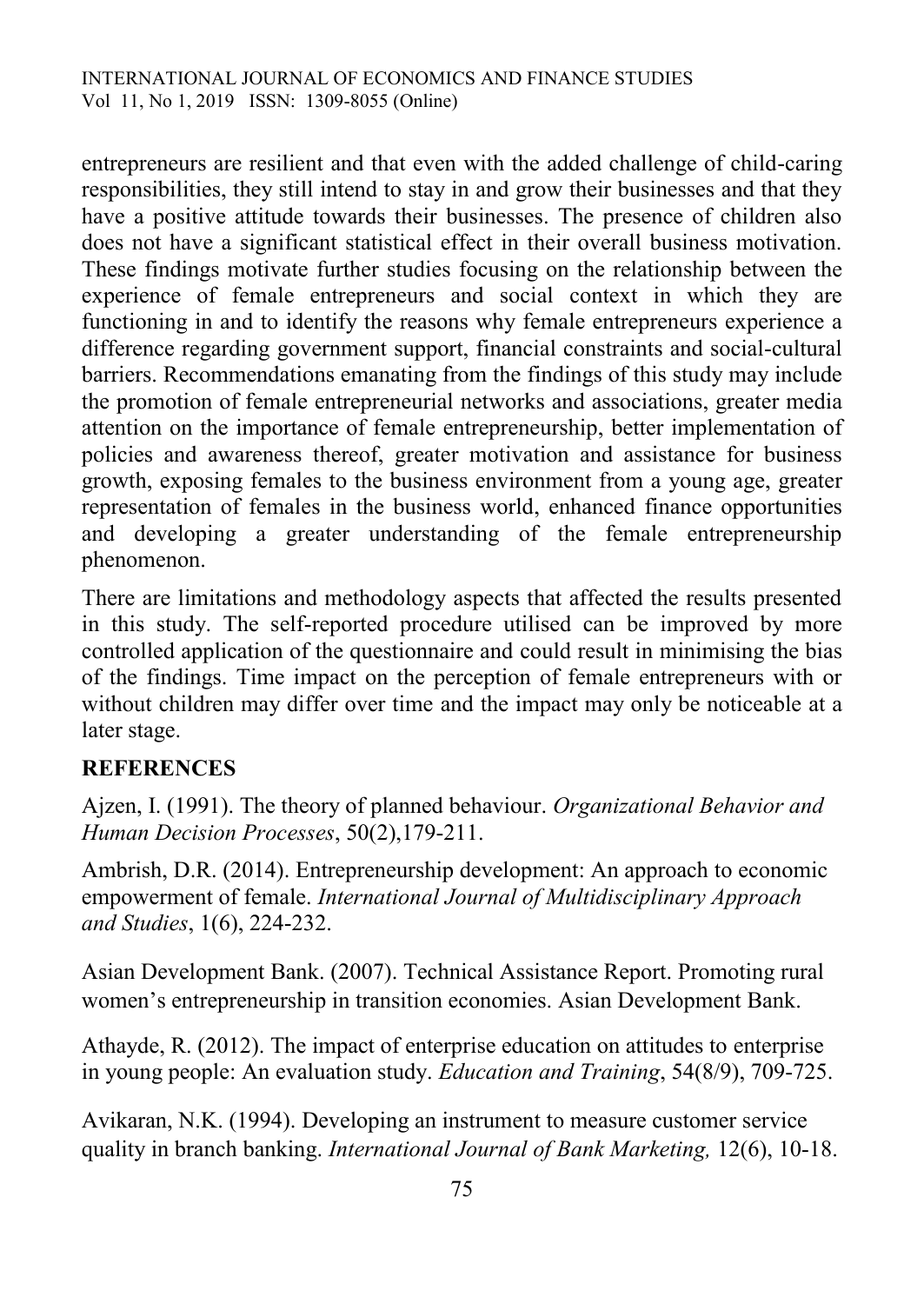Bobby-Evans, A. (2015). Apartheid Legislation in South Africa*. [http://africanhistory.](http://africanhistory/)* about.com/library/bl/blsalaws.htm. Accessed: 2015/09/03.

Buttner, E.H. & Rosen, B. (1988). Bank loan officers' perceptions of the characteristics of men, women, and successful entrepreneurs. *Journal of Business Venturing*, 3(3), 249-258.

Buttner, E.H. (1993). Female entrepreneurs: How far have they come? Women in business. *Business Horizons*, 36(2), 59-68.

Clark, L.A. & Watson, D. (1995). Constructing validity: Basic issues in objective scale development. *Psychological Assessment,* 7(3), 309-319.

Crossman, A. (2017). Understanding purposive sampling. An overview of the methods and its applications. [www.thoughtco.com.](http://www.thoughtco.com/) Accessed: 2017/09/23.

Delmar, F. & Wiklund, J. (2008). The effect of small business managers' growth motivation on firm growth: A longitudinal study. *Entrepreneurship Theory and Practice*, 32(3), 437-457.

DeMartino, R. & Barbato, R. (2003). Difference between women and men. *Journal of Business Venturing*, 18(2003), 815-832.

DTI *see* Republic of South Africa. Department of Trade and Industry

Fischer, E., Reuben, R.A. & Dyke, L.S. (1993). A theoretical overview and extension of research on sex, gender, and entrepreneurship. *Journal of Business Venturing*, 8(2), 151-168.

GEM Consortium. (2017). Global Entrepreneurship Monitor: Key indicators – Adult population survey measures. [http://www.gemconsortium.org/data/key](http://www.gemconsortium.org/data/key-indicators)[indicators.](http://www.gemconsortium.org/data/key-indicators) Accessed: 2017/05/24.

George, D., & Mallery, P. (2003). *SPSS for Windows step by step: A simple guide and reference 11.0 update* (4<sup>th</sup> ed.). Boston, MA: Allyn & Bacon.

Gicheva, D. & Link, A.N. (2015). The gender gap in federal and private support for entrepreneurship. *Small Business Economics*, 45(4), 729-733.

Goffee, R. & Scase, R. (1983). Business ownership and women's subordination: A preliminary study of female proprietors. *The Sociological Review*, 31(4), 625– 648.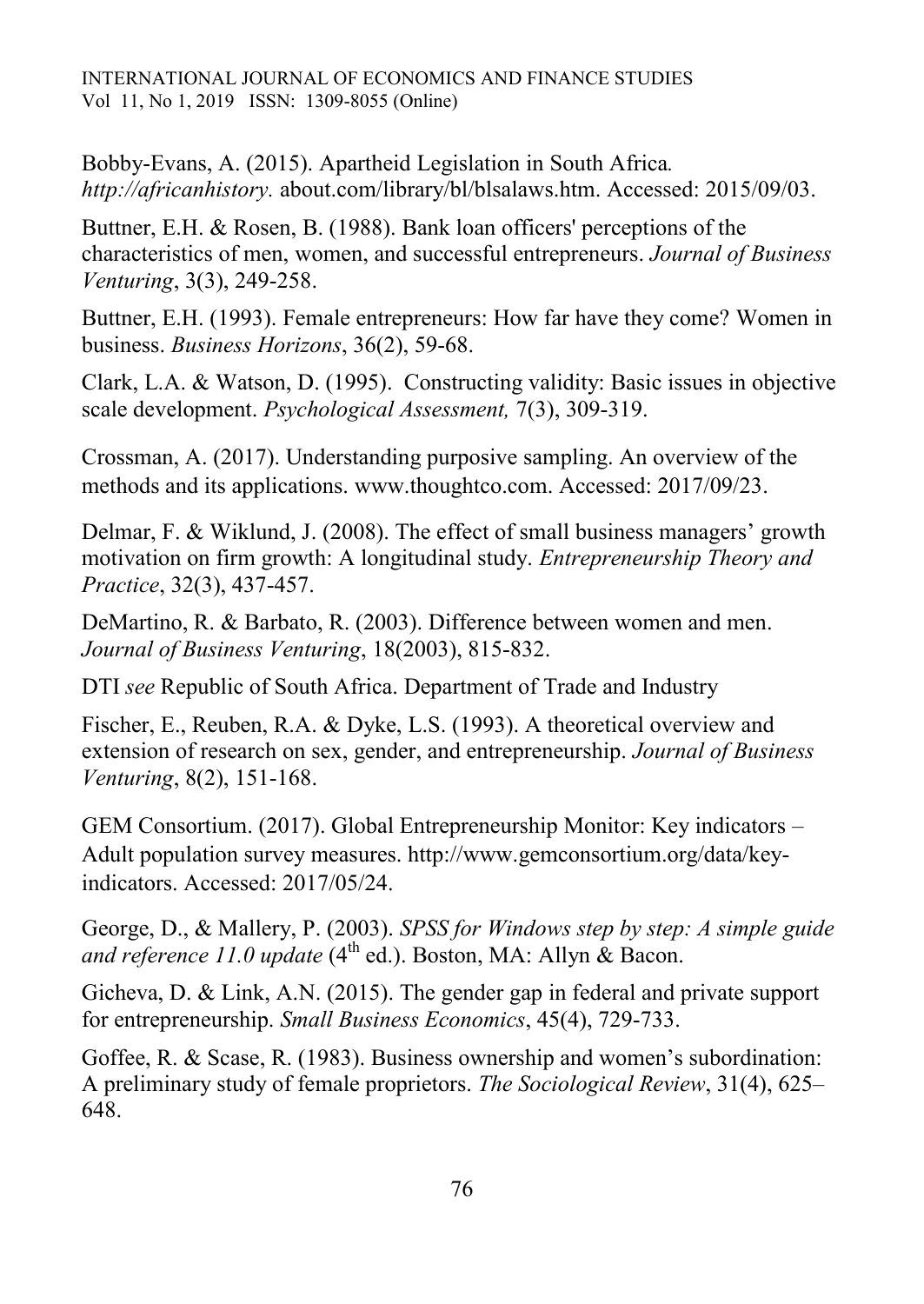Herrington, M., Kew, J. & Kew, P. (2010). Global Entrepreneurship Monitor. University of Cape Town. Cape Town: South Africa.

Herrington, M., Kew, J. & Kew, P. (2015). 2014 GEM South Africa report: South Africa: The crossroads – a goldmine or a time bomb? University of Cape Town Centre for Innovation and Entrepreneurship. Cape Town: South Africa.

International Labour Organization (ILO). (2014). Female's entrepreneurship development: Encouraging female entrepreneurs for jobs and development. http://www.ilo.org/wcmsp5/groups/public/---ed\_emp/---emp\_ent/-- ifp\_seed/documents/ publication/wcms\_175471.pdf. Accessed: 2015/07/29.

Jayachandran, S. (2014). The roots of gender inequality in developing countries. http://faculty.wcas.northwestern.edu/~sjv340/roots of gender inequality.pdf. Accessed: 2015/09/02.

Kaplin, E. (1988). Women entrepreneurs: Constructing a framework to examine venture success and business failure. *Frontiers of Entrepreneurship Research*, (1988), 625–637.

Kim, M.S. & Hunter, J.E. (1993). Relationships among attitudes, behavioral intentions, and behavior: A meta-analysis of past research, part 2. Communication research, 20(3), 331-364.

Kim, S.M., & Sherraden, M. (2014). The impact of gender and social networks on microenterprise business performance. *Journal of Sociology & Social Welfare*, *41*, 49-69.

Knight, W.E. & Leimer, C.L. (2010). Will IR staff stick? An exploration of institutional researchers' intention to remain in or leave their jobs. *Research in Higher Education*, 51(2), 109-131.

Kot, S., Meyer, N., & Broniszewska, A. (2016). A cross-country comparison of the characteristics of Polish and South African women entrepreneurs. *Economics and Sociology*, 9(4), 207-221. DOI: 10.14254/2071-789X.2016/9-4/13.

Makina, D., Fanta, A.B., Mutsonziwa, K., Khumalo, J. & Maposa, O. (2015). Financial access and SME size in South Africa. Occasional Paper (001-2015). *University of South Africa*.

Maziku, P., Majenga, A. & Mashenene, G.R (2014). The effects of socio-cultural factors on the performance of women small and medium enterprises in Tanzania. *Journal of Economics and Sustainable Development*, 5(21), 51-63.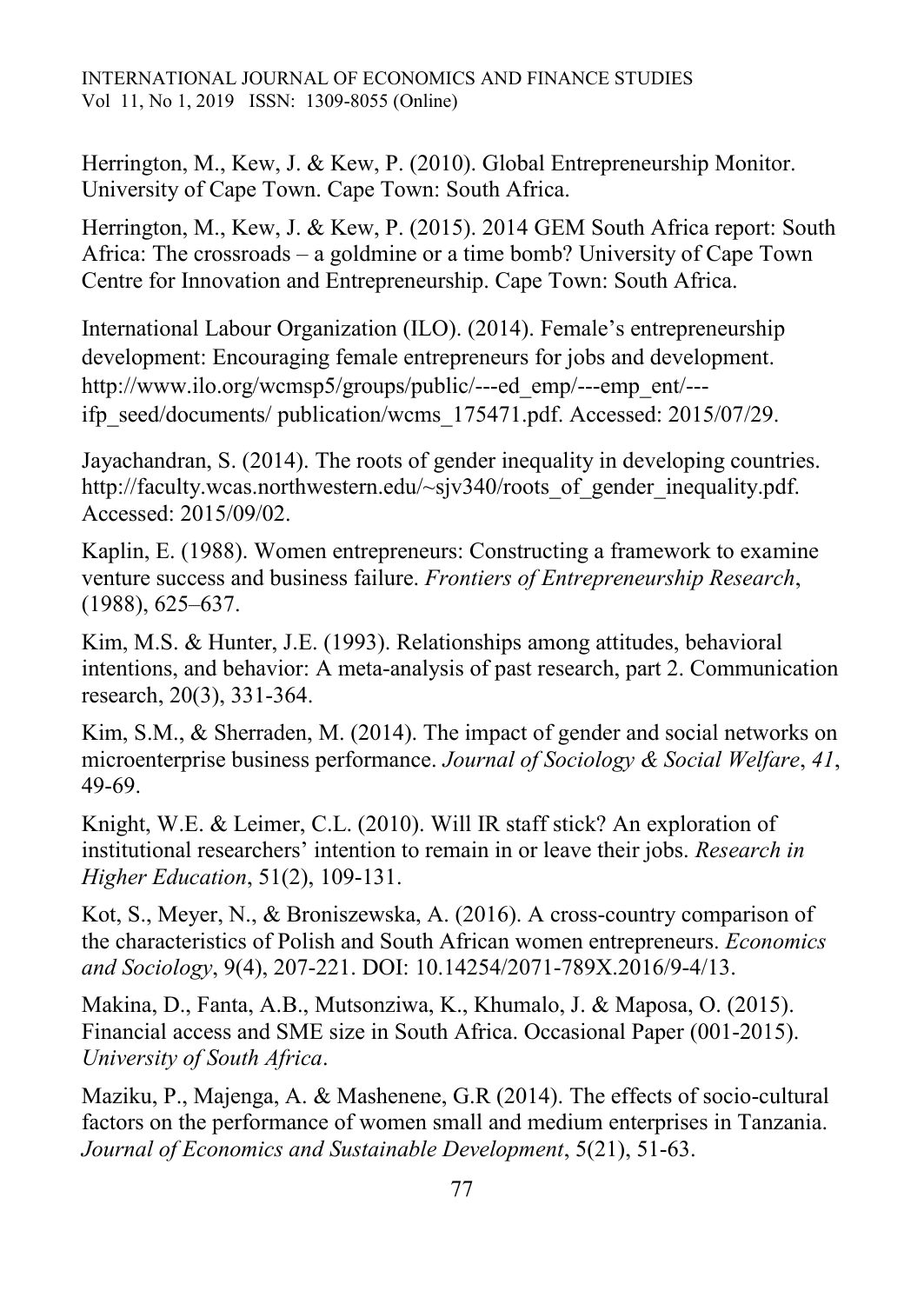Morrison, K.A. (1997). How franchise job satisfaction and personality affects performance, organizational commitment, franchisor relations, and intention to remain. *Journal of Small Business Management*, 35(3), 39-67.

Noseleit, F. (2014). Female self-employment and children. *Small Business Economies*, 43, 549-569. DOI 10.1007/s11187-014-9570-8.

Nunnally, J.C., & Bernstein, I.H. (1994). *Psychometric Theory*. New York: McGraw-Hill.

Onyishi, I.E. & Agbo, A.A. (2010). Psychological empowerment and development of entrepreneurship among women: Implications for sustainable economic development in Nigeria. *Gender and Behaviour*, 8(2), 3048-3068.

Republic of South Africa. Department of Trade and Industry (DTI). (2005). South African female entrepreneurs. A burgeoning force in our economy: A special report 2005. Pretoria: Government Printer.

SAHO *see* South Africa History Online

Sailus, C. (2015). Feminism in the  $19<sup>th</sup>$  century: Female's rights, roles, and limits. http://study.com/academy/lesson/feminism-in-the-19th-century-females-rightsroles-and-limits.html. Accessed: 2015/09/02.

Shelton, L.M. (2006). Female entrepreneurs, work–family conflict, and venture performance: New insights into the work–family interface. *Journal of Small Business Management*, *44*(2), 285-297.

Sivvam, M. (2012). Female entrepreneurship: An Indian perspective. Saarbrücken, Germany: LAP Lambert.

South Africa History Online (SAHO). (1994). South African first democratic elections. http://www.sahistory.org.za/dated-event/south-africas-first-democraticelections. Accessed: 2016/01/21.

South African History Online (SAHO). (2011). Pass laws in South Africa 1800- 1994. [http://www.sahistory.org.za/south-africa-1806-1899/pass-laws-south-africa-](http://www.sahistory.org.za/south-africa-1806-1899/pass-laws-south-africa-1800-1994)[1800-1994.](http://www.sahistory.org.za/south-africa-1806-1899/pass-laws-south-africa-1800-1994) Accessed: 2015/09/03.

SPSS - IBM Corporation. (2018). *IBM SPSS Statistics for Windows* (Version 25.0). Armonk, NY: IBM Corporation.

United Nations (UN). (2008). Female 2000 and beyond: Rural female in a changing world: Opportunities and challenges. Geneva: United Nations Publishers.